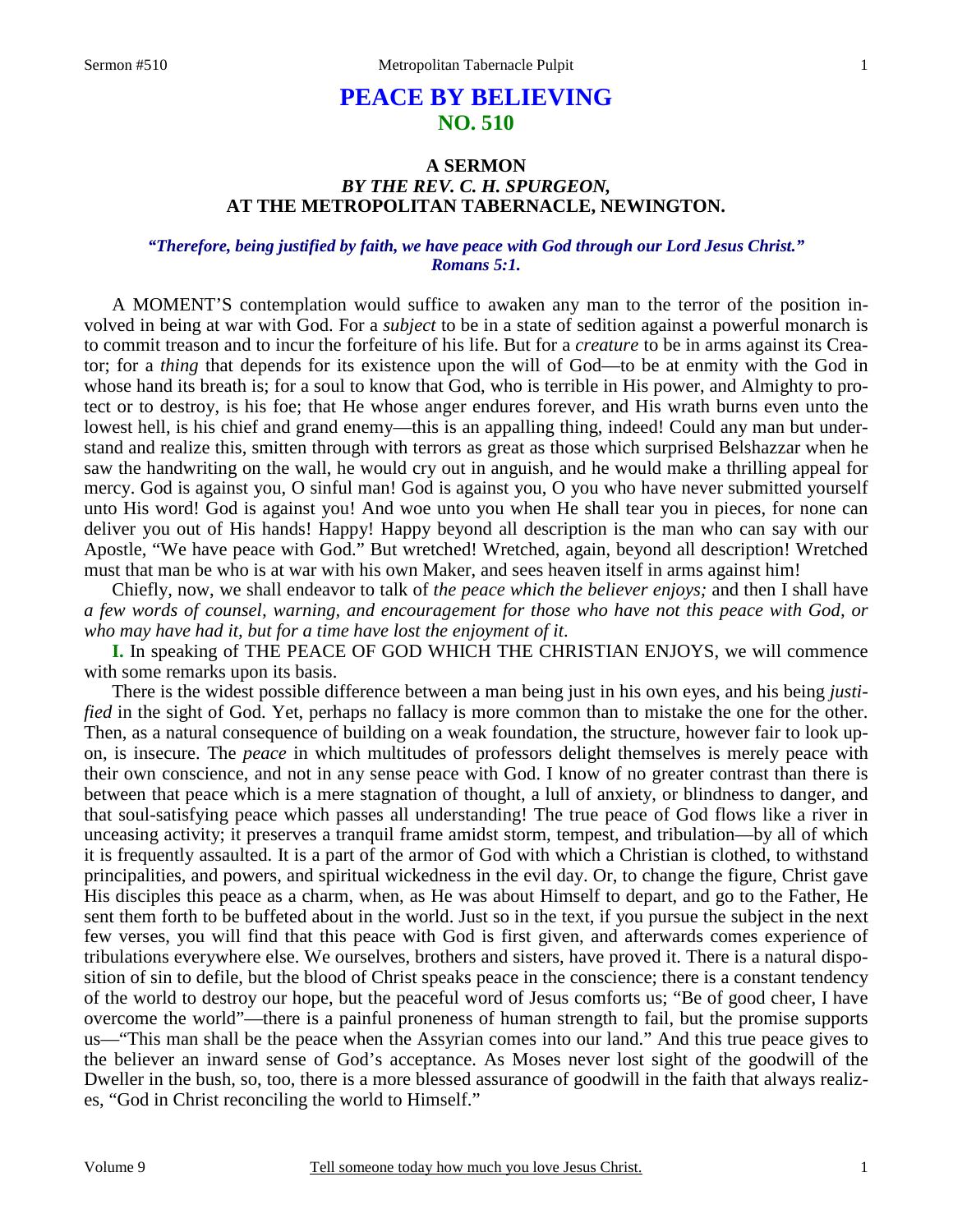And now, as to the experimental basis of that peace which the believer has with his God—it must have some solid rational ground; it must have some basis which judgment may estimate. I know some who have an apprehension of peace with God that has no foundation whatever. Let me describe the person. "Are you living in peace with God, my friend?" "Yes," he says, "thank God, I have enjoyed a sense of peace for 20 years." "How did you get it?" "Well, as I was walking one day, in great distress of mind, on such-and-such a road, a feeling of comfort came over me, and it has remained with me ever since." "Yes, but, friend, what is the reason of your hope? What is the ground of your confidence that you have peace with God?" "Well, you see, I felt comfortable, and I believe that I have felt comfortable ever since." "No, no. That's not the matter at which I aim. What is the *ground?* What is the doctrinal proof? What is the matter of fact that gives you comfort?" "Well, do not press me," he says, "for I do not know. Only this I know—I did feel happy, and I have felt happy ever since, and I have not had any doubt." That man, mark you, if I am not mistaken, is under a delusion! If I err not, it is very possible that that man has received a draught of the opium of hell! Satan has said to him, "Peace, peace," where there is no peace, and he is going undisturbed, and quiet, down to the place where he shall lift up his eyes and discover too late his error! The peace of a Christian is not such a lull of stupefaction as that. It has a reason; it has some groundwork; and when you come to pull it to pieces, it is as completely a logical inference from certain facts as any deduction that could be drawn by mathematical precision! Let me, however, bring up a few more who think they have peace but build their supposition on wrong grounds. Here is a man who very flippantly and joyously says, "Peace with God, sir? Yes, peace with God—I enjoy the unbroken satisfaction that I have made my peace with Him." "Well, how?" "Why, you see, some years ago I never went to a place of worship on Sunday at all, and I felt one day that I was doing wrong. Here was I going to the theater most nights, and I was doing my trade in a very bad way, and now and then I took too much drink. I was doing a great many things that were wrong, and I thought it was time for me to turn over a new leaf, and I have done so. Now I generally go to a place of worship twice on the Sunday. I may now and then indulge myself—well, who is there who never does anything wrong? But still there is very great amendment in me; if you ask my wife, she sees a wonderful change; and if you ask my employees, they will say I am a different man from what I used to be! Now, I think I am not like the man you brought up just now, with no ground for his peace. I think I have a very good ground for mine, for I am very well deserving of my Maker now. I feel now, if I go to a place of amusement where I ought not, I cannot pray that night; but the next night I try over again, and manage to get through my form of prayer, and on the whole I am doing so well that I think I may say I have a good bottom and ground for saying that I am at peace with God." Now, let this man be reminded that it is written, "By the works of the law there shall no flesh be justified in His sight." All these moral things of which he has spoken are good enough in themselves. They will be very excellent in the temple of Christianity if they are placed at the top; but, if they are used as foundations, a builder might as well use tiles and slates and chimney-pots for foundations and cornerstones as use these reformatory actions as a ground of dependence!

Man! Do you not perceive that your foundation is not an even and secure one? What about the past? What is to become of the sins already committed? How are you to get rid of these? Do you suppose that the payment of future debts will discharge old liabilities? Go to your tradesman, and tell him that you owe him a very great sum of money, and you cannot pay him a farthing of it. Do you expect he will not sue you in court because you never intend to get into his debt again? I think he will tell you that is not a method of business he understands! Certainly this is not the way in which God will deal with you! Your old sins! Your *old* sins! Your OLD sins! What about those? Those unpaid debts? Those crimes as yet unburied? Let your conscience give them a resurrection in your memory tonight. What about these? Surely you can have no peace with God while these remain unforgiven! Besides, you have an inward conviction that you have not peace with *God,* but only peace with yourself. You do feel a little better sometimes, but it is a very poor sort of confidence that you have, for a little sickness shakes it. How would you like to die now? Would you wrap yourself up in these miserable rags of yours and say, "Lord, You know I have sinned, but then I have done my best to make up for it." You know and feel that this bed is shorter than a man can stretch himself on, and this blanket too narrow for a man to wrap him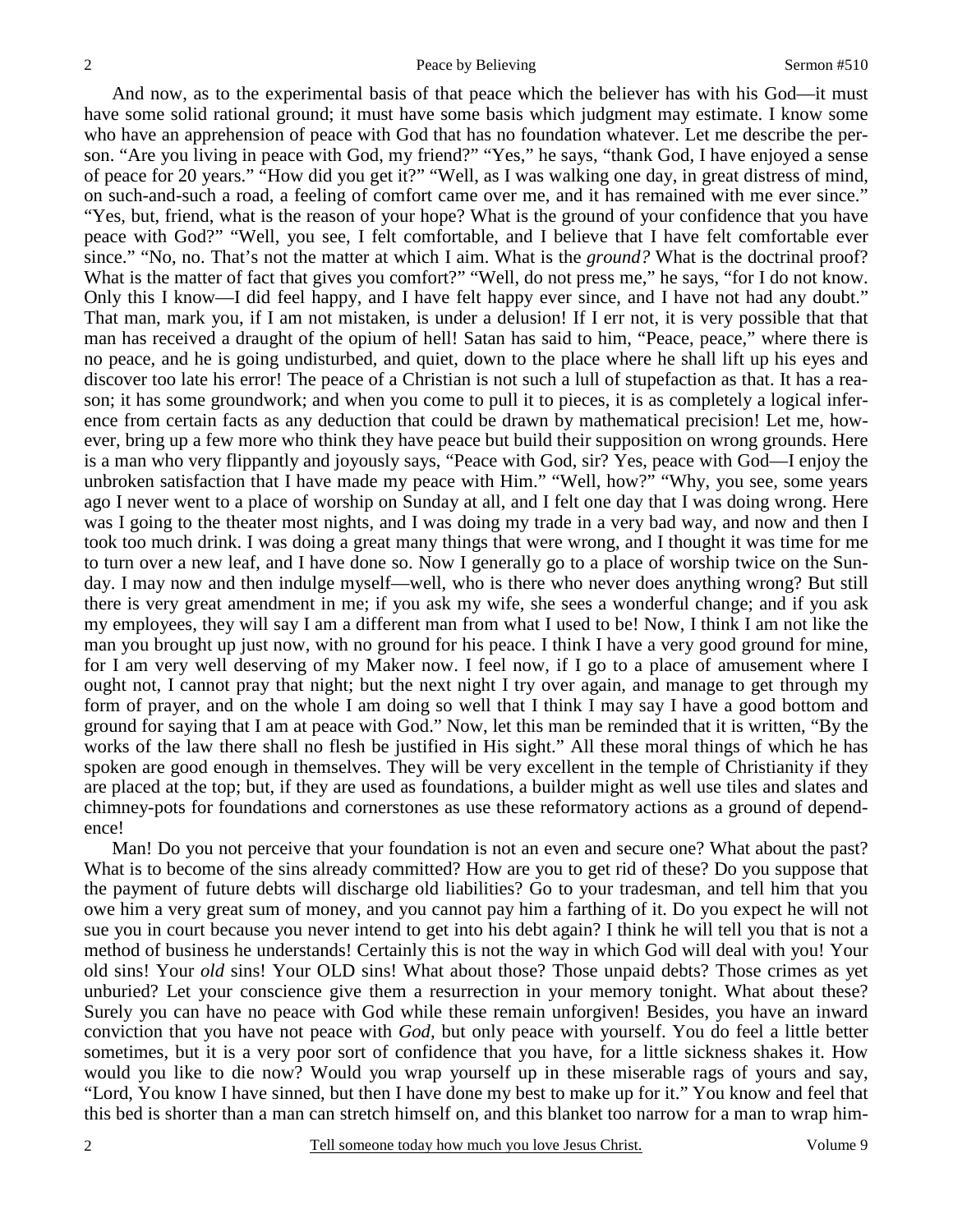self in. Renounce this confidence, for it is one that will never stand before God! To give an instance of yet another case—one in which I tread on more delicate ground. Beloved, there are some who have peace which they explain to you in such a way that while I trust they have a peace with God, I fear they misunderstand the ground of it. Some true Christians will talk to you in this way—"I hope I am at peace with God now, for my faith is in active exercise; my love is fervent; I have delightful seasons in prayer; the eyes of my hope are no longer dim, and my patience can endure many things for Christ! My courage did not fail me yesterday in the midst of Christ's enemies; my graces are vigorous; the Spirit of God has been blowing across my soul as over a garden; and all the graces, like flowers, have yielded their best perfume, and therefore I feel that I have peace with God." Oh, believer, believer! Are you so foolish as having begun in the Spirit by faith, to be made perfect in the flesh by your own doing? Remember, if you have peace, if you put your peace here upon your graces, then there will come another day perhaps it may come tomorrow—when all those graces will droop like withered flowers, yielding no perfume! Instead of beauty there shall be baldness; instead of ornament there shall be decay; a day when you shall see yourself in your true natural colors, and discover yourself, like Job, and cry out as he did, "Lord, I am vile!" What will you do, then, with your peace? Why, if you have begun to look to your graces in any way for peace, then you are looking to a fickle source! You are going to the cistern, instead of living by the fountain! You are using Hagar's bottle, instead of sitting like Isaac at the well to drink from never-ceasing streams. Yet this is an evil into which we are so apt to fall after having done well for the Master, and being helped to serve Him. It is true we do not trust in these things. I hope God has delivered us from self-righteousness; yet there is just that, "Now I *must* be a child of God—now I *must* truly be an heir of heaven—for look how I have been sanctified! Mark how I have been edified and built up in the faith." Ah, brothers and sisters, there is the cloven foot there! Be on your guard, it is an unclean thing; it will bring you into pain and bondage; it will make you sick, and put your feet in the stocks, and thrust you into the inner dungeon before long. Flee from it as you would from a serpent. Stand always under the dear cross of Christ, looking up to His wounds, rejoicing in His all-sufficiency, and building your peace there and there alone!

I fear, too, that there are not a few who, I trust, have genuine peace, but who, nevertheless, are tempted to found their confidence upon their enjoyments. We have our enjoyments—God be thanked for this. Oh, there are times when our communion is with the Father, and with His Son Jesus Christ! We have not been into heaven, but we have heard some of the songs of the angels on the other side the pearly gates, or, if not the songs, we have heard the echo of them in our hearts. There are times when we have been in prayer, and our soul has been like the chariots of Aminadab, swift and strong. We have had our seasons, as it were, of witnessing the transfiguration! We can remember Tabor's mount—well can we remember the hill Mizar, and the Hermonites—for there He spoke with us; we have had our experience of Jacob's dream, as well as our fellowship with Jacob's wrestling; we have seen the Lord, and by faith have put our finger into the print of the nails, and thrust our hand into His side; He has kissed us with the kisses of His love, and His love is better than wine. But the tendency is to say, "Now I *have*  peace with God; now I *must* be reconciled to Him; now I will press out the wine of comfort from these grapes." If we do this, let us remember that perhaps tomorrow we may be in Gethsemane! We may have our times of agonizing and fruitless prayer; we may be in the valley of despondency, or in the blacker valley of the shadow of death—no present joys, no promises applied with power, no whispers of Christ's love, no sweets of His covenant, no delighting ourselves in the Lord—all may be dark and dreary—well, what then? Ah, my brothers and sisters, we shall find ourselves weak, because we have taken our *comforts* to be the basis of our peace, instead of continuing to look solely and only to *Christ!* Let me warn you, beloved, though this may not seem a case as dangerous as some others, yet let me warn you that it is essential to our comfort that we should stand to this and to this only—being *justified by faith* we have peace with God! Our peace is solely the result of a justification achieved through faith, and not the result of enjoyments, or of graces, much less of good works, or of any foolish irrational impression which we may think we have been favored with!

Where, then, does the Christian's conviction of his peace lie with God? Well it lies in this—that he is justified by faith. The process is plain. It is as clear, I say, as a proposition in Euclid. Christ stood in my place before God. I was a sinner doomed to die; Christ took my place; He died for me. Well, then, how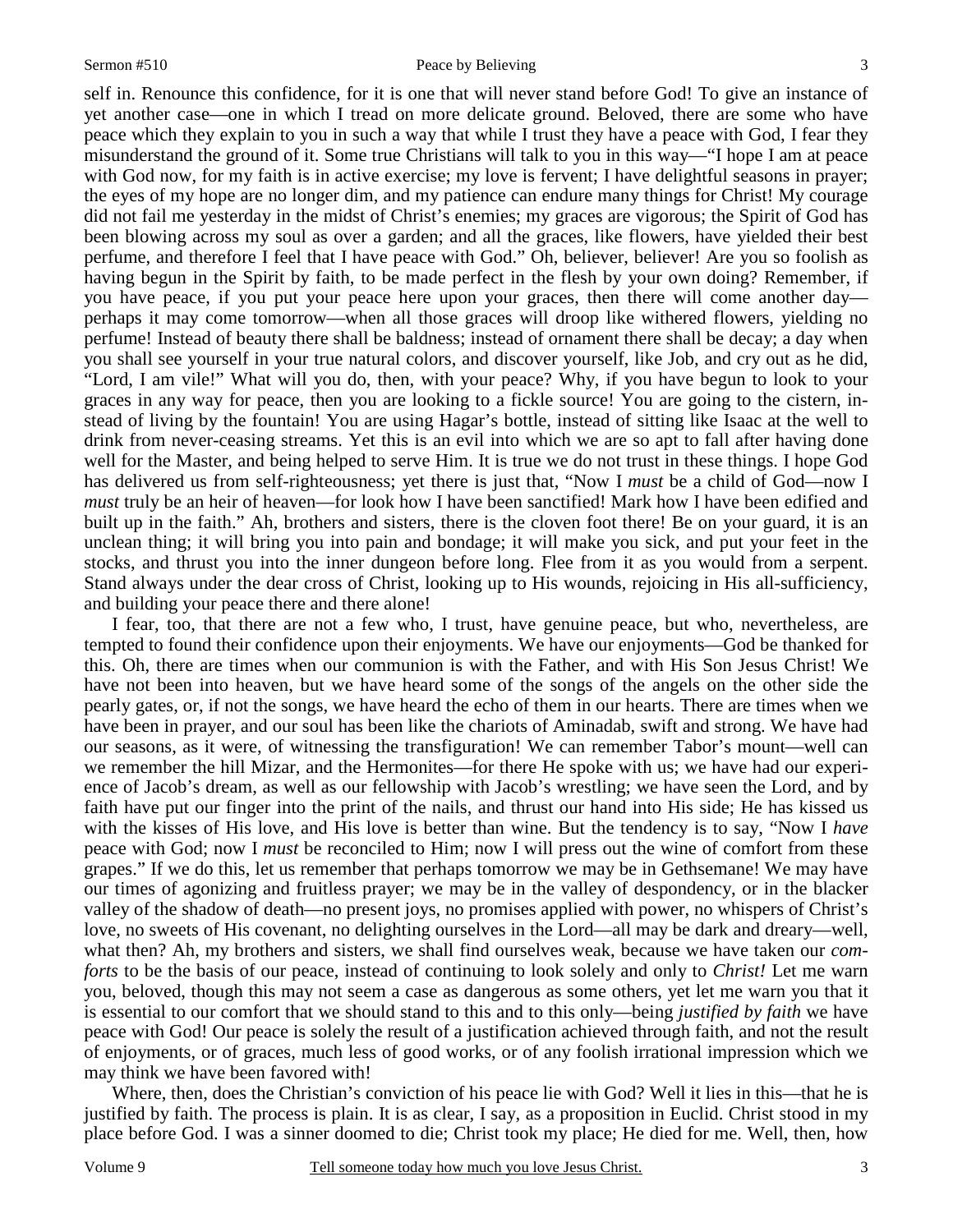can I perish? How can I be punished for offenses which have been punished already in the person of my substitute? God demands of me to keep His law perfectly; I cannot do it. Christ has done it for me—kept the law—magnified it, made it honorable. What more can God demand of me? I, a sinner, am washed in Jesus' blood! I, guilty, am clothed in Jesus' righteousness. You ask, "How? I cannot see it is so." True, it is so by *faith!* God says that he who *believes* in Christ shall be saved—I believe in Christ—therefore I am saved. He says, "He who believes on Him is not condemned." I believe on Him; therefore I am not condemned—this is clear reasoning! Very well, then, the man who has believed in Christ has his sins forgiven, and the righteousness of Christ imputed to him, and therefore he is at peace with God. Now this is reasoning which no logic can deny! There is a rebel—first he is pardoned, next merit is imputed to him—and he is at peace with his king and a rebel no longer. There is a child; he has offended; his father takes him, accepts him for his elder brother's sake, and he is at peace with his father. The thing is clear enough! Here is a reason for the hope that is within us, which we may give with meekness and fear! It is true, never with diffidence and timidity! We may venture to give it in the presence of the old dragon, and defy him to break its force. We might give it, even, in the midst of a congregation of assembled demons and defy them, if they can, to break its power. We may give it in the presence of the Eternal God, for He will never deny the word on which He has caused us to hope. "Who is he who condemns? It is Christ who died, yes, rather, that is risen again, who is even at the right hand of God, who also makes intercession for us." It stands forever. Stand here and you stand so fast that no howling tempest of temptation can sweep you down! Stand to this, that Christ has finished your salvation for you, that He has done everything that omnipotent justice can ask; He has endured all the penalty, drained the cup of wrath, obeyed the law completely, given to divine equity all it can demand—and therefore, believing in His name, standing in His righteousness, accented in His suretyship—you must have peace with God! This is the basis of the Christian's peace—one on which he may sleep or wake, live or die—and live eternally, without condemnation or separation from the love of God which is in Christ Jesus the Lord!

Continuing our remarks on this subject, we shall now turn your attention to the channel of this peace. "Therefore being justified by faith, we have peace with God *through our Lord Jesus Christ*."

Take it for a certain fact, then, that we are justified as the result of what Christ has done for us, seeing that He "was delivered for our offenses and raised again for our justification." And the experience, insofar as we have assurance of our being personally justified, is the result of our trusting Christ. What then? How are we to enjoy the comfort of it? There are times when we begin to doubt whether we are justified. Brothers and sisters, we must not come to our *faith* to get comfort, but to the primary *cause* of our justification; the channel through which the comfort comes is *Jesus Christ*. So then, though justification by faith, is, in itself, a well of comfort, even from that well we cannot get it, except we use *Christ* who dug the well—to be the bucket to draw the water up from its depths. It must come through Christ! I will suppose, then, that I am in doubt and fear tonight, and need to get my peace restored—how shall I seek it? Through Jesus Christ, the surety and substitute Himself! How? First, by believing in Christ all over again, just as I did at the first. Christ tells me that He came to save sinners, I am a sinner, therefore He came to save me. He says He can save me. This looks reasonable. He is very God; He is perfect man; He has suffered and offered a complete atonement. He tells me He is *willing* to save me. This also appears reasonable, for why else should He die, if He did not wish to save? Then He tells me if I will trust Him, He will save me. I trust Him, and I have not the shadow of a doubt that He will be as good as His word. If He is faithful and just—of which who dares to breathe a suspicion?—this soul of mine, in heaven, must be! It is committed to the Redeemer's charge with every pledge that God can give, with more security than we could ever ask; in Him I trust—in Jesus, and in Jesus, only! Brothers and sisters, this is how you must get your peace with God tonight—through Jesus Christ—by going to Him, by a simple faith, just as you went at the first. Some silly people who have got high doctrine in their heads, so high that it smells offensive in the nostrils of those who read the Scriptures—they say we teach that man is saved by mere believing. We do—by mere believing! There is a poor, starving man over there. I give him bread—his life is spared. Why do not these people say this man was saved by mere eating—by mere eating! And here is another person whose tongue cleaves to the roof of his mouth by thirst, and is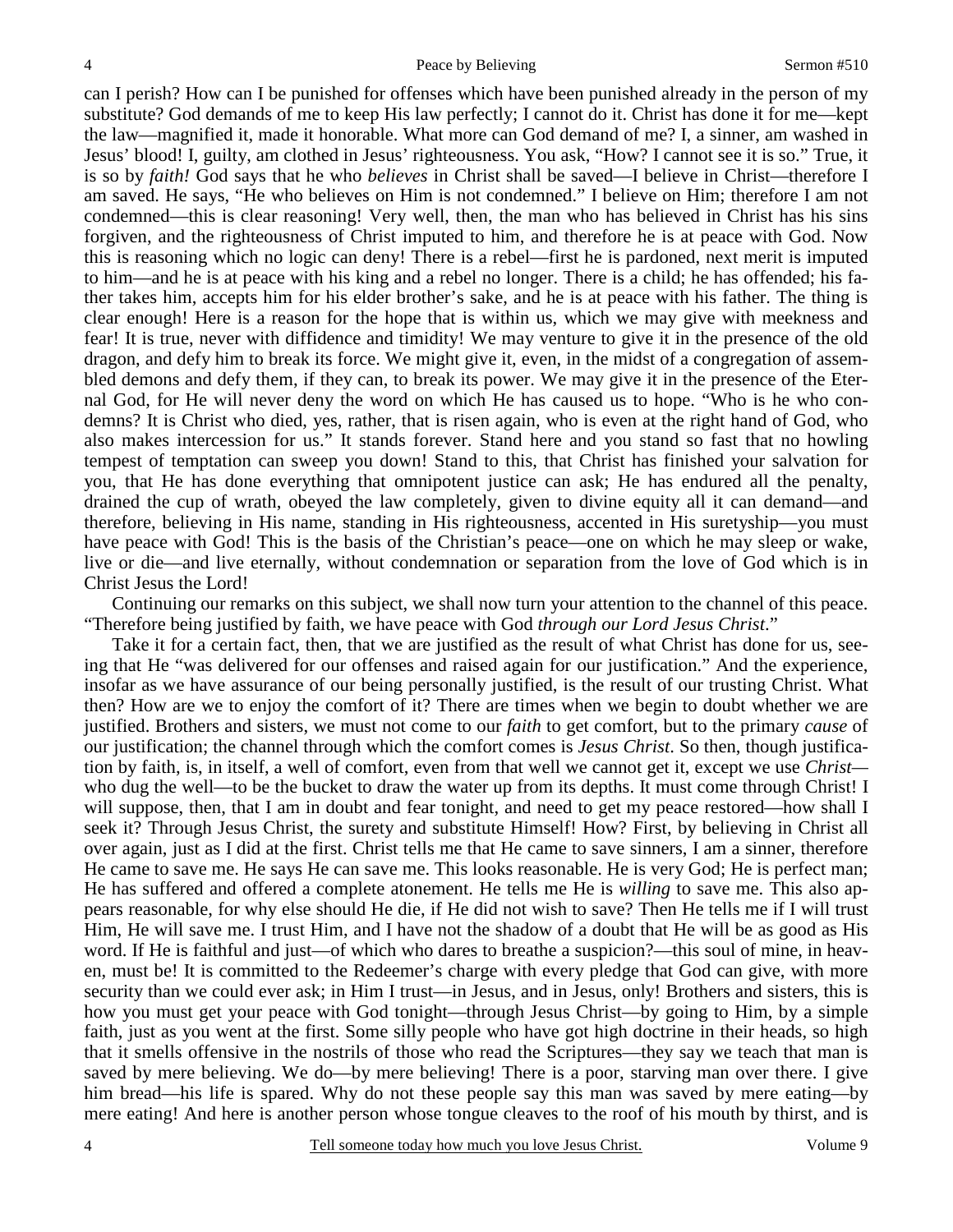#### Sermon #510 Peace by Believing

ready to die. I give him water, and he drinks, and his eyes sparkle—and the man is saved by mere drinking. And look at ourselves—why do we not drop down dead in our pews? Just stop your breath a little while and see. Surely we all live by mere breathing! All these operations of nature that touch the vital mysteries may be sneered at as merely this, or merely that; and in like manner to speak with disparagement of "mere believing" is stupid nonsense! And yet, let me say it in my sense of the term—we are saved, we are reconciled to God through Jesus Christ by mere believing—by the simple act of trusting in the Lord Jesus Christ! And if I would get my peace made more full and perfect, having come to Christ by faith, I must continue to get peace from Him by meditation upon Him, for the more I go to Christ believingly, the deeper will my peace be! If I believe in Christ, and do not know much of Him, my faith will necessarily be somewhat slender, but if I continue "to comprehend with all saints what are the heights, and depths, and lengths, and breadths, and to know the love of Christ which passes knowledge," then my little faith will become strong faith; the bruised reed shall become a cedar, and the smoking flax shall become a beacon flaming to the very skies!

I must take care, above all, that I cultivate communion with Christ, for though that can never be the *basis* of my peace—mark that—yet it will be the *channel* of it! If I live near to Christ, I shall not know fear. What sheep is afraid of the wolf when it is close to the shepherd's hands? What child fears when it hangs upon its mother's breast? Who should know fear when he is covered with the eternal wings, and underneath him are the everlasting arms? "While His left hand is under my head, and His right hand does embrace me," I cannot but be at peace, and that peace, if my communion is continued, will be like a river—deep and broad—my righteousness being like the waves of the sea! It is Christ, the substance of my salvation! Christ, the sum of all my hope! Christ who performs all things for me and Christ made of God all things to me! As Christ was the first means of giving us peace, so He must still be the golden conduit through which all peace with God must flow to our believing hearts, and all this through the act of merely believing, or merely trusting in Him! By looking to Him I drew all the faith which inspired me with confidence in His grace. And the word that first drew my soul—"Look unto Me"—still rings its clarion note in my ears. There I once found conversion, and there I shall often find refreshing and renewal!

Having thus glanced at the basis of our peace, and the channel through which it flows, let us pass on to notice its *certainty*. I like to read these rolling sentences of Paul, without an "if" or a "but" in them— "Therefore, being justified, we have peace with God." He talks as logically as if he was a mathematician, and as positively as though he could see the thing written before his eyes! Oh, how different is this from the way in which some talk—"I hope," "I trust," "I sometimes hope my poor soul may have peace with God." Now where this language is genuine, it deserves sympathy—but I believe in many cases it is insincere. There is a certain class of professors who think strong faith is pride, and doubts and fears are humility; therefore they look upon these base-born thorns as though they were choice flowers, and they will cull them together like a bouquet of nettles and noxious weeds—a fool's bouquet of flowers! Have you ever seen it in the magazines? I have observed it very frequently, or they will dig up a nasty ugly thorn, put it in a flower pot, place it in an ornamental situation, display it outside the window, and call you all to admire it, as being a special, a wonderful piece of Christian experience! Well, one likes to see a thorn when it is developed to the highest degree, but as soon as seen, one likes to see it burned—and so with these doubts and fears—it is very well for us to know how far doubting and fearing may go, but we think we would like to have them plucked up by the roots and destroyed as soon as possible. Let those who are the subjects of these doubts be sympathized and cheered, but let their doubts and fears be utterly rooted out! O Christian brothers and sisters, it is not impudence, it is not presumption to believe what God tells you! If he says "You *are* justified," do not say "I *hope* I am." If I should say to some poor man—one terribly poor—"I will pay your rent for you tomorrow," and he should say, "Well, well, I hope you will," I would not be pleased with him. If you should say to your child tomorrow morning, "Well, William, I shall buy you a new suit of clothes today," and he should say, "Well, Father, I sometimes hope you will, I humbly trust, I hope I may say, though I sometimes doubt and fear, yet I hope I may say I believe you," you would not encourage such a child as that in his uncomely suspicions! Why should we talk thus to our dear Father who is in heaven? He says to us, "I give unto you eternal life, and you shall never perish, neither shall any pluck you out of My hand." Is it humility for us to reply, "Fa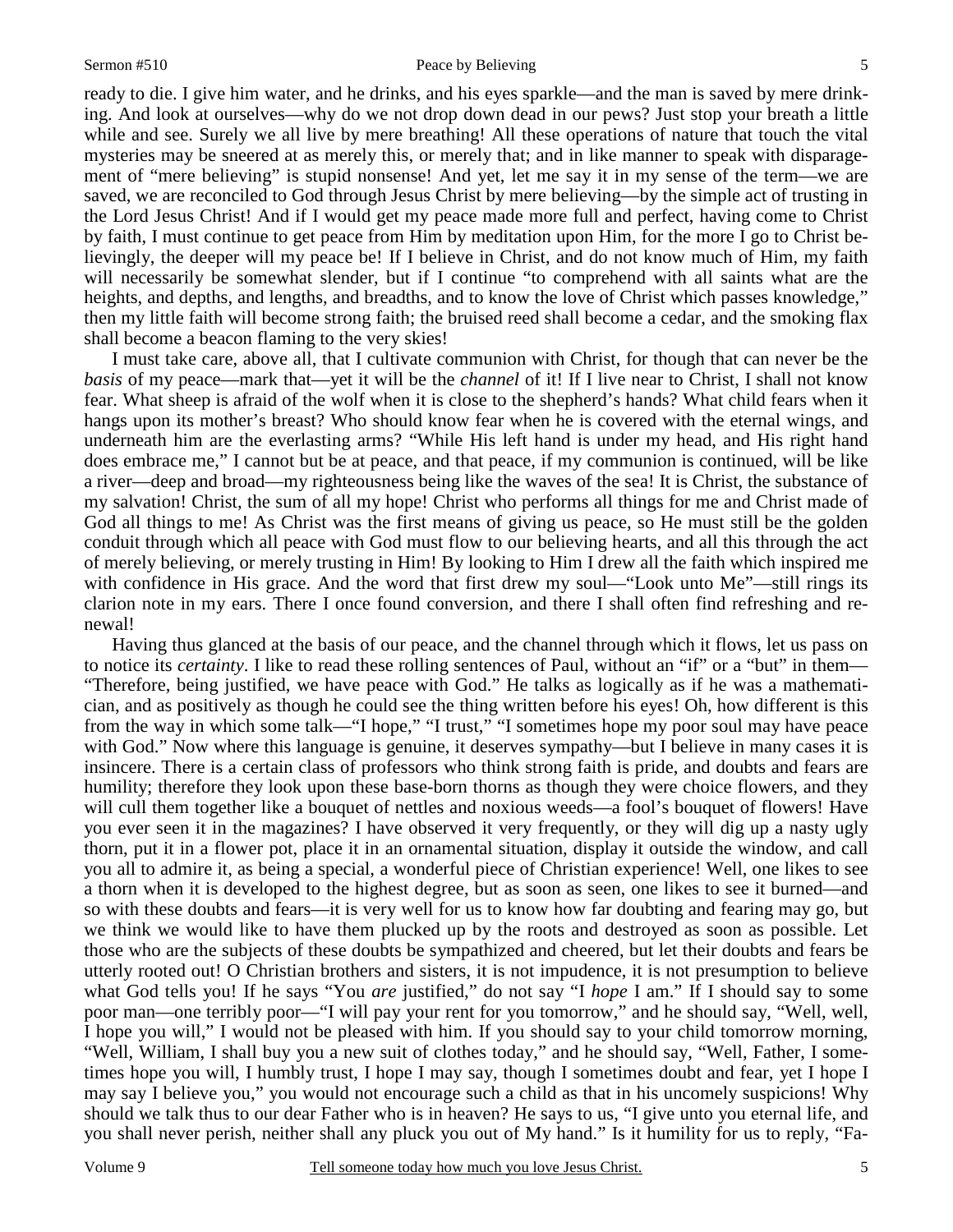ther, I do not believe You, I do not think it is possible"? Oh, no! That is true humility which sits at the feet of the Promiser because he is humble—looks up into the face of the Promiser because He is trustful—and dotes on the word of the promise, because it is sincere! He *will* perform it! Away with you, you fiends that make me doubt! His honor is engaged to the carrying out of His covenant; He *will* perform it! He says by faith in Christ I am justified, therefore I say, I am justified, and have peace with God, nor shall anyone stop me of this glory—I have peace with God through Jesus Christ! I would like to hear you all talking in this way, and getting rid of that old Babylonian jargon of "ifs" and "buts" and doubts and fears! Be fully persuaded that what He has promised, He will fulfill, as those who *do* believe what God has said, just because He has said it. Here is the certainty of justification by faith!

And now, as to the effect produced. When a man can say he has peace with God—what then? Why, the first effect is JOY. Who can be at peace with God, and have Him for a Father, and yet be miserable? I think I told you one night that, years ago, I was waited upon by a woman who wished to convert me to a novel sect that had come up with a false prophet at its head. She talked much and talked long, and talked all to no purpose. At last I told her I thought it best that she should tell me her way in which she wished to be saved, on condition that she would let me tell her mine. I need not tell you what *she* said, but I said, "This is how I hope to be saved—it is said in God's Word, 'This is a faithful saying and worthy of all acceptation, that Christ Jesus came into the world to save sinners.' And it is also written, 'He who believes on Him shall be saved.' Now, I do trust in Him, and I believe that, therefore, I shall be saved; no, more, I *am* saved and my sins are all forgiven! A perfect righteousness, namely, that of Christ, is cast about me, and I am so saved today that nothing by any possibility shall ever destroy me; I am saved forever." The woman said, "If I believed that that were true, I would very gladly give up my faith for anything so bright as that. But you," she said, "you ought to be the happiest man in the world." And I said, "I thank you for that word and so will I be, God helping me, for I ought to be; I have the utmost cause." And so should every believer feel he ought to be, because this great salvation, this solid hope, this rocky foundation for our everlasting peace should give us quiet, and calm, and security, till our joy should overflow and become anticipation and a foretaste of the joy of heaven! This peace should give the believer, beyond, and in addition to his joy, a calm resignation, no, a delightful acquiescence in his Father's will. Now smite me if You will, my Father, for I am Your friend, and You are mine; now send the flames, for it shall only chasten, but cannot kill; now take away my goods, for You are my All, and I cannot lose You; now let the floods of trouble come, for You are my ark, and though the floods come around me higher and higher, still I shall abide in You, secure from reach of harm, while You shut me in! Thus with calm composure the believer walks along over life's hills and dales; and when he comes to the valley of the shadow of death, he fears no evil, for his God is with him, His rod and His staff do comfort him. What fear is there to the man that is at peace with God? Life?—God provides for it. Death?—Christ has destroyed it. The grave?—Christ has rolled away the stone and broken the seal. Affliction, tribulation, famine, peril, or the sword? "No, in all these things we are more than conquerors through Him who has loved us." To have peace with God, beloved, I cannot tell you what innumerable streams of good shall flow to you from this ocean of pleasure, and these rivers of delight! I have but skimmed over one of these placid streams. There are hundreds of blessed practical results that are sure to follow from a certain conviction of our peace with God through Jesus Christ.

**II.** In drawing to a close, I want to address myself to THREE CHARACTERS THAT I HAVE NO DOUBT ARE REPRESENTED HERE IN THIS LARGE CONGREGATION.

There is a man here tonight—I know he is here, though I do not know his name—a man who many years ago was a professor of religion. He has never been easy in his conscience since he forsook the ways of God. There has been some trembling hope sometimes in him that there was a little life, not quite extinct, and since he has come in here, he feels quite like a stranger in the house of prayer, where once faces were so familiar, and there is, perhaps, a groaning in his spirit as he says, "O, that I knew the way of peace, and the sense of peace for which in happier days I once inquired; I have lost my roll, if I ever had it; I have lost my character, and with my character, my faith—and with my faith my hope! Can I ever be at peace with God?" Backslider, if you have ever been called by divine grace, let me ask you this question. Do you remember the time when you had a hope? Say, did not memory revive before you that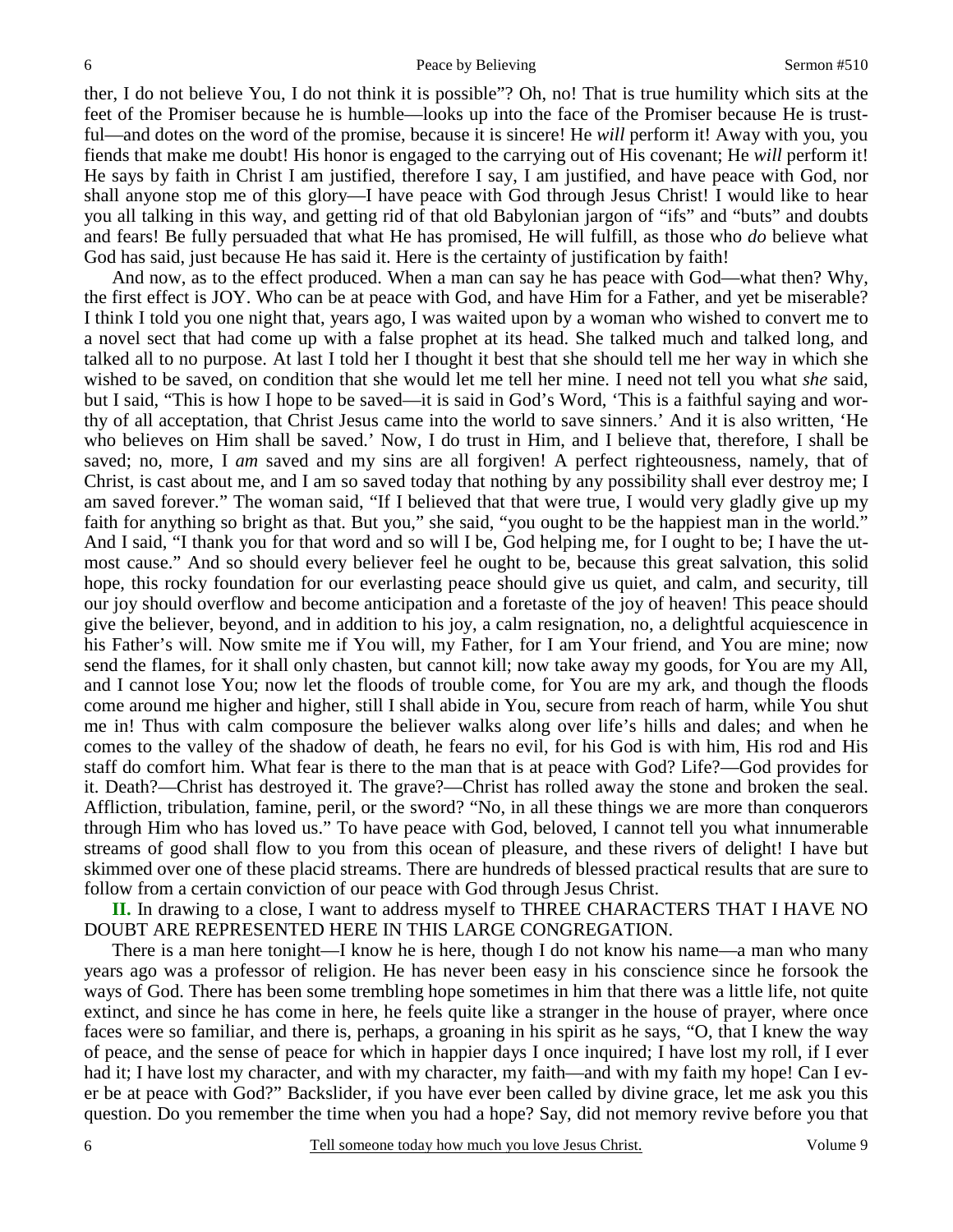#### Sermon #510 Peace by Believing

time, when on your knees in agony, you did cry unto Him who hears prayer, and the mercy came, and your spirit rejoiced in pardon bought with blood? Man, do you remember it? The tears are on your cheeks now. You were not a hypocrite—let us hope that it was not all hypocrisy—not all a lie and a delusion. You did feel, then, that Christ could save, and you did trust yourself with Him. Now then, man, do the same tonight—and the dew of your youth will be restored unto you! Your leprosy is white upon your brow, but wash in Jordan seven times, and your flesh shall come again unto you, even as a little child! Jehovah seeks you; He cries unto you tonight, and by the lips of His ambassador says, "Return, O backsliding children, return unto Me, for I am married unto you, says the Lord. You have wearied Me with your sins, you have made Me to serve with your iniquities, but I, even I, am He who blots out your transgressions for My name's sake, and will not remember your sins."—

> *"To your Father's bosom pressed, Once again a child confessed! From His house no more to roam. Come, and welcome, sinner come!"*

"Oh, but I have forsaken Him." Lay aside your "buts" and "ifs." He bids you come. Away with you, you doubts and fears, and black despairing thoughts! The sinner comes, and Jesus meets him; there is the kiss of His love. "Take off his rags, clothe him, put shoes upon his feet, bring forth the fatted calf and kill it, and let us eat and be merry, for this, My son, which was dead, is alive again, he was lost and is found." O, I wish I could persuade you—though you are growing old now—I wish I could persuade you to fling yourself at the foot of His dear cross again! His hands are still nailed—He has not moved them yet; His feet are still fast—He has not stirred from the place where He waits for you—His arms still open wide. O, believe Him! He is still love, and the blood is still mighty, and the plea in heaven is still all-prevailing. "Believe in the Lord Jesus and you shall be saved."

Then I wanted to have said a word to some here who are not exactly backsliders, but they have lost their peace for a little time. Many young Christians are subject to these little fits in which their evidence gets dark, and they lose their peace. I have no need to say more to you, brothers and sisters, while you are walking in darkness and see no light. "Let him trust," is a prophetic admonition—it shall be mine tonight. When you cannot see a single reason why you should be saved except that God says you shall, let that be enough for you! When you have nothing here, or there, or anywhere to look to; when there is no hope for you except in that Man whose wounds are bleeding, always think that is enough—because it is—and come to Christ just as you came at first. I find it very convenient to come every day to Christ as a sinner—as I came at first. "You are no saint," says the devil. Well, if I am not, I am a sinner—and Jesus Christ came into the world to save sinners. Sink or swim, there I go— I have no other hope—

> *"And when your eyes of faith are dim, Still trust in Jesus, sink or swim! And at His footstool bow your knee, For Israel's God your peace shall be."*

On Christ with all my weight I lean; and as I throw myself upon my bed to sleep, so on Christ will I stretch myself full length to rest—for He is able and He is willing; and if He can fail, then He fails me and fails all His Church; but if He cannot, then I shall see His face in glory everlasting!

By your leave, I must have two or three words with those who never had peace. I shall be brief. I have no doubt I address many here who never had faith, and you want it. I ask you, first of all, not to seek peace at all as the first object, for if you want peace before you get divine grace, you want the flower before you get the root—and you will be apt to be like little children who, when they have a piece of garden given them, will go and pluck up the flowers out of their father's bed, and put the flowers into their own ground, and then say, "What a nice garden I have!" But to their dismay, on the morrow all is withered. Better put the roots in, and wait a week or two till they sprout—and then the flowers will be living ones, not borrowed ones! Do not seek after peace first. Seek after CHRIST first! Peace will come next. Still, I pray you, do not think that peace is a qualification for divine grace. If you fancy this, you will be in error, indeed; you are to come to Christ as Nicodemus did, by night, that is, in the night of your ignorance, in the night of your fear and trouble. You must come just as you are, bringing nothing to Christ, but coming empty-handed—no money, no price, no fee, "nothing to pay"—He asks of

7